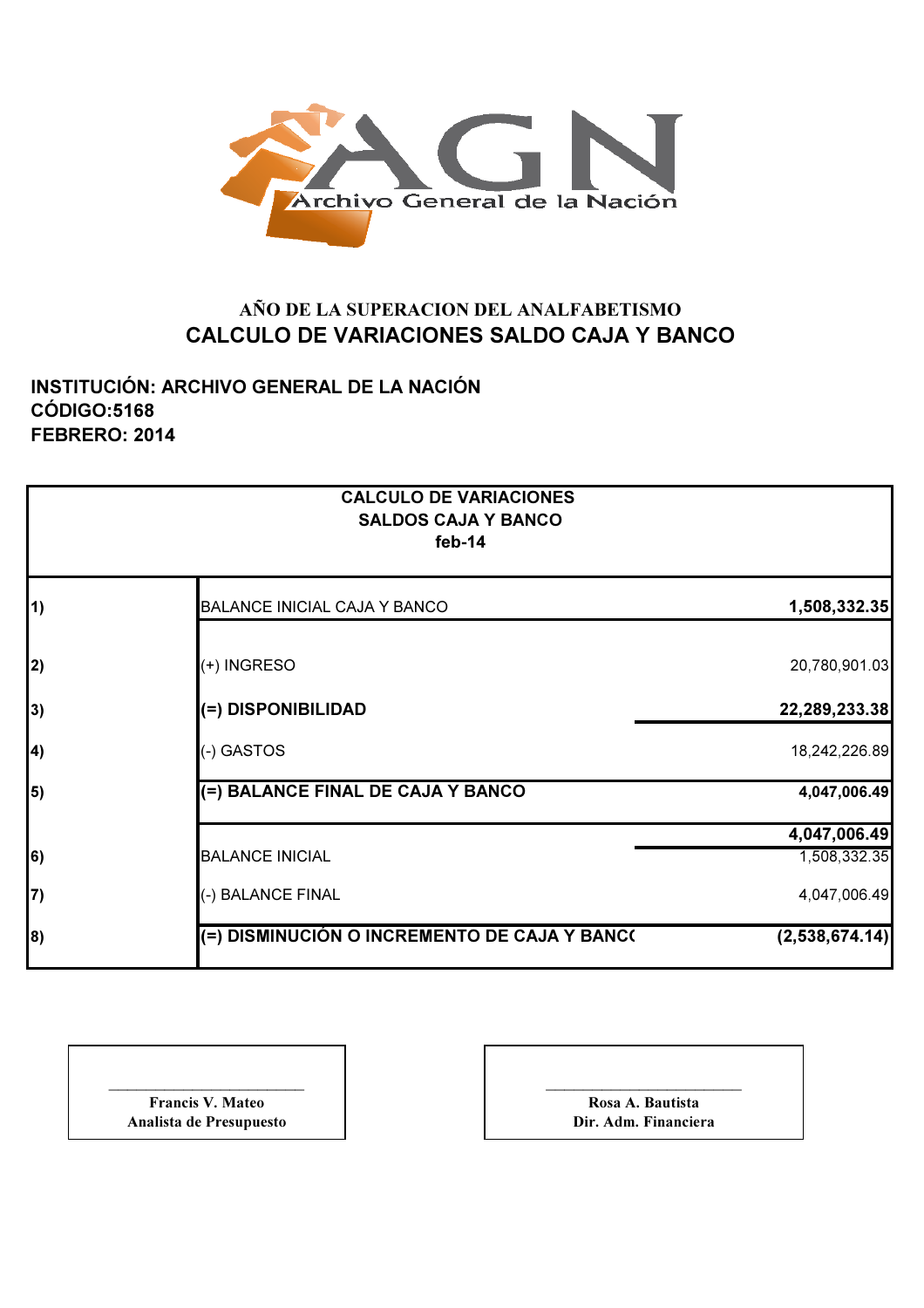## ARCHIVO GENERAL DE LA NACION

EJECUCION DEL PRESUPUESTO ASIGNADO

feb-14

 UNIDAD PRESUPUESTARIACODIGO 5168

RNC-401036924

|                 | <b>IMPUTACION PRESUPUESTARIA</b> |                   |                    |                                               | <b>PRESUPUESTO</b>       |                          |                          | <b>EJECUCION DEL GASTO</b> |                                                |                |                          |               |
|-----------------|----------------------------------|-------------------|--------------------|-----------------------------------------------|--------------------------|--------------------------|--------------------------|----------------------------|------------------------------------------------|----------------|--------------------------|---------------|
|                 |                                  |                   |                    |                                               |                          |                          |                          | <b>DEVENGADO</b>           | PAGADO POR ACTIVIDAD                           |                | <b>TOTAL</b>             |               |
|                 | (2)                              |                   | OBJ. DEL C         |                                               | ORIGINAL                 | <b>EJECUTADO</b>         | <b>VIGENTE</b>           |                            | Dirección y CoordinaciónDifusión y Publicación |                | PAGADO                   | PRES. DISP.   |
|                 |                                  | PROG. FUNC. FONDO | OBJ.               |                                               | (1)                      | (2)                      | $(3=1+2)$                | (5)                        |                                                |                | (6)                      | $(7=3-5)$     |
| 11 <sub>1</sub> |                                  | 111   0100        | -1                 | <b>TOTAL OBJETO (1)</b>                       | 114,951,989.00           | (122, 840.00)            | 114,829,149.00           | 17,379,926.91              | 17,268,926.91                                  | 111,000.00     | 17,379,926.91            | 97.449.222.09 |
|                 |                                  |                   | 211                |                                               | 74,756,068.00            | $\overline{a}$           | 74,756,068.00            | 12,734,184.30              | 12,734,184.30                                  | $\sim$         | 12,734,184.30            | 62,021,883.70 |
|                 |                                  |                   |                    | 2.1.1.1.01 SUELDOS FIJOS                      | 72,311,580.00            | $\overline{\phantom{a}}$ | 72,311,580.00            | 12,325,334.30              | 12,325,334.30                                  |                | 12,325,334.30            | 59,986,245.70 |
|                 |                                  |                   |                    | 2.1.1.3.01 SUELDOS PERSONAL EN TRAM. DE PEN   | 2,444,488.00             | $\sim$                   | 2,444,488.00             | 408,850.00                 | 408,850.00                                     |                | 408,850.00               | 2,035,638.00  |
|                 |                                  |                   | 211                |                                               | 16, 164, 772.00          | (86, 250.00)             | 16,078,522.00            | 1,845,000.00               | 1,845,000.00                                   |                | 1,845,000.00             | 14,233,522.00 |
|                 |                                  |                   |                    | 2.1.1.2.01 SUELDO PERSONAL CONTRATADO         | 16, 164, 772.00          | (69,000.00)              | 16,095,772.00            | 1,664,000.00               | 1,664,000.00                                   |                | 1,664,000.00             | 14,431,772.00 |
|                 |                                  |                   |                    | 2.1.1.2.02 SUELDO PERSONAL NOMINAL            |                          | (17, 250.00)             | (17.250.00)              | 181.000.00                 | 181,000.00                                     |                | 181.000.00               | (198, 250.00) |
|                 |                                  |                   |                    | <b>SUPLENCIAS</b>                             |                          |                          | $\sim$                   | $\sim$                     |                                                |                | $\sim$                   | $\sim$        |
|                 |                                  |                   |                    | SUELDOS POR SERVICIOS ESPECIALES              |                          |                          |                          | $\overline{\phantom{a}}$   |                                                |                |                          |               |
|                 |                                  |                   | 212                |                                               | 3,378,224.00             | $\sim$                   | 3,378,224.00             | 591,268.00                 | 591,268.00                                     | $\sim$         | 591,268.00               | 2,786,956.00  |
|                 |                                  |                   |                    | 2.1.2.2.01 COMPENSACION POR HORAS EXTRAOR     | 3.378.224.00             |                          | 3.378.224.00             | 112.500.00                 | 112.500.00                                     |                | 112,500.00               | 3,265,724.00  |
|                 |                                  |                   |                    | 2.1.2.2.04 PRIMAS DE TRANSPORTE               |                          |                          | $\sim$                   | 8.000.00                   | 8.000.00                                       |                | 8,000.00                 | (8.000.00)    |
|                 |                                  |                   | 2.1.2.2.05         | COMPENSACION POR SERVICIO DE SEGURIDAD        |                          |                          |                          | 470,768.00                 | 470,768.00                                     |                | 470,768.00               | (470,768.00   |
|                 |                                  |                   |                    |                                               | $\sim$                   | $\sim$                   | $\sim$                   | $\sim$                     | $\blacksquare$                                 | $\sim$         |                          |               |
|                 |                                  |                   |                    | <b>JORNALES</b>                               |                          |                          | $\overline{\phantom{a}}$ | $\sim$                     |                                                |                | $\sim$                   | $\sim$        |
|                 |                                  |                   |                    |                                               | $\overline{\phantom{a}}$ | (36, 590.00)             | (36,590.00)              | 111.000.00                 | $\sim$                                         | 111.000.00     | 111.000.00               | (147, 590.00) |
|                 |                                  |                   |                    | 2.2.8.7.01 HON, PROFESIONALES Y TEC.          |                          | (11.500.00)              | (11.500.00)              | 111.000.00                 | $\blacksquare$                                 | 111.000.00     | 111.000.00               | (122.500.00)  |
|                 |                                  |                   |                    | 2.2.8.7.01 HON, POR SERV, ESPECIALES          |                          | (25.090.00)              | (25,090.00)              | $\sim$                     |                                                |                | $\sim$                   | (25,090.00)   |
|                 |                                  |                   |                    |                                               | 9,596,485.00             | $\blacksquare$           | 9,596,485.00             | $\sim$                     | $\sim$                                         | $\sim$         | $\blacksquare$           | 9,596,485.00  |
|                 |                                  |                   |                    | REGALIA PASCUAL                               | 7,104,704.00             |                          | 7,104,704.00             | $\sim$                     |                                                |                | $\sim$                   | 7,104,704.00  |
|                 |                                  |                   |                    | PRESTACIONES LABORALES                        | 1,300,000.00             |                          | 1,300,000.00             | $\overline{\phantom{a}}$   |                                                |                | $\overline{\phantom{a}}$ | 1,300,000.00  |
|                 |                                  |                   |                    | PAGO DE VACACIONES                            | 1,191,781.00             |                          | 1,191,781.00             | $\sim$                     |                                                |                | $\overline{a}$           | 1,191,781.00  |
|                 |                                  |                   | 215                |                                               | 11,056,440.00            | $\sim$                   | 11,056,440.00            | 2,098,474.61               | 2,098,474.61                                   | $\sim$         | 2,098,474.61             | 8,957,965.39  |
|                 |                                  |                   |                    | 2.1.5.1.01 CONTRIB. AL SEGURO FAMILIAR DE SAI | 5,134,122.00             |                          | 5,134,122.00             | 953,603.09                 | 953,603.09                                     |                | 953,603.09               | 4,180,518.91  |
|                 |                                  |                   |                    | 2.1.5.2.01 CONTRIB. AL SEGURO DE PENSIONES    | 5,126,891.00             |                          | 5,126,891.00             | 970.405.97                 | 970,405.97                                     |                | 970.405.97               | 4,156,485.03  |
|                 |                                  |                   |                    | 2.1.5.3.01 CONTRIB. AL SEGURO DE RIESGO LABO  | 795,427.00               |                          | 795,427.00               | 174,465.55                 | 174,465.55                                     |                | 174,465.55               | 620,961.45    |
|                 |                                  |                   |                    | OTROS SERVICIOS PERSONALES                    |                          |                          | $\blacksquare$           | $\sim$                     |                                                |                | $\sim$                   |               |
|                 |                                  |                   | 2 <sup>7</sup>     | <b>TOTAL OBJETO (2)</b>                       | 33,125,980.00            | (253.771.43)             | 32.872.208.57            | 724.771.13                 | 724.771.13                                     |                | 724.771.13               | 32.147.437.44 |
|                 |                                  |                   |                    |                                               | 2,018,247.00             | $\blacksquare$           | 2,018,247.00             | $\blacksquare$             | $\blacksquare$                                 | $\blacksquare$ | $\blacksquare$           | 2,018,247.00  |
|                 |                                  |                   |                    | SERV. TEL. DE LARGA DISTANCIA                 | 111,733.00               |                          | 111.733.00               | $\sim$                     |                                                |                | $\sim$                   | 111.733.00    |
|                 |                                  |                   |                    | <b>TELEFONOS</b>                              | 1.241.899.00             |                          | 1.241.899.00             | $\sim$                     |                                                |                | $\blacksquare$           | 1,241,899.00  |
|                 |                                  |                   |                    | CORREOS Y TELEGRAFOS                          | 50,017.00                |                          | 50,017.00                | $\sim$                     |                                                |                | $\sim$                   | 50,017.00     |
|                 |                                  |                   |                    | SERVS. DE INTERNET Y TV POR CABLE             | 614,598.00               |                          | 614.598.00               | $\sim$                     |                                                |                | $\blacksquare$           | 614.598.00    |
|                 |                                  |                   | 228                |                                               | 12,155,158.00            | (3.186.00)               | 12,151,972.00            | 708.00                     | 708.00                                         | $\sim$         | 708.00                   | 12.151.264.00 |
|                 |                                  |                   |                    | <b>ELECTRICIDAD</b>                           | 12.000.000.00            |                          | 12.000.000.00            | $\overline{\phantom{a}}$   |                                                |                |                          | 12.000.000.00 |
|                 |                                  |                   |                    | <b>AGUA</b>                                   | 55.158.00                |                          | 55.158.00                | $\sim$                     |                                                |                | $\sim$                   | 55.158.00     |
|                 |                                  |                   |                    | 2.2.8.5.02 LAVANDERIA LIMPIEZA E HIGIENE      |                          | (3, 186.00)              | (3, 186.00)              | 708.00                     | 708.00                                         |                | 708.00                   | (3,894.00)    |
|                 |                                  |                   |                    | RESIDUOS SOLIDOS                              | 100,000.00               |                          | 100,000.00               | $\overline{a}$             |                                                |                | $\overline{a}$           | 100,000.00    |
|                 |                                  |                   | 222                |                                               | 9,061,793.00             | (39,000.00)              | 9,022,793.00             | 48,668.37                  | 48,668.37                                      |                | 48,668.37                | 8,974,124.63  |
|                 |                                  |                   |                    | PUBLICIDAD Y PROPAGANDA                       | 61,793.00                |                          | 61,793.00                | $\sim$                     | $\sim$                                         |                | $\sim$                   | 61,793.00     |
|                 |                                  |                   |                    | 2.2.2.2.01 IMPRESION Y ENCUADERNACION         | 9,000,000.00             | (39,000.00)              | 8,961,000.00             | 48,668.37                  | 48,668.37                                      |                | 48,668.37                | 8,912,331.63  |
|                 |                                  |                   | 223                |                                               | 389,530.00               | (16, 431.25)             | 373,098.75               | 75,037.23                  | 75,037.23                                      |                | 75,037.23                | 298,061.52    |
|                 |                                  |                   |                    | 2.2.3.1.01 VIATICOS DENTRO DEL PAIS           | 389,530.00               | (16, 431.25)             | 373,098.75               | 3,368.75                   | 3,368.75                                       |                | 3,368.75                 | 369,730.00    |
|                 |                                  |                   |                    | VIATICOS FUERA DEL PAIS                       |                          |                          | $\sim$                   | 71,668.48                  | 71,668.48                                      |                | 71,668.48                | (71,668.48)   |
|                 |                                  |                   | 224                |                                               | 717,943.00               | (6,490.00)               | 711,453.00               | 11,939.67                  | 11,939.67                                      | $\sim$         | 11,939.67                | 699,513.33    |
|                 |                                  |                   | 2.2.4.1.01 PASAJES |                                               | 600,363.00               | (4, 250.00)              | 596,113.00               | 6,950.00                   | 6.950.00                                       |                | 6,950.00                 | 589,163.00    |
|                 |                                  |                   | 2.2.4.2.01 FLETES  |                                               | 83,051.00                | (220.00)                 | 82,831.00                | 4,414.72                   | 4,414.72                                       |                | 4,414.72                 | 78.416.28     |
|                 |                                  |                   |                    | ALMACENAJE                                    | 16,500.00                |                          | 16,500.00                | $\sim$                     |                                                |                |                          | 16,500.00     |
|                 |                                  |                   | 2.2.4.4.01 PEAJE   |                                               | 18,029.00                | (2,020.00)               | 16,009.00                | 574.95                     | 574.95                                         |                | 574.95                   | 15,434.05     |
|                 |                                  |                   | 225                |                                               | 1,020,694.00             | (10,000.00)              | 1,010,694.00             | $\sim$                     | $\blacksquare$                                 |                | $\sim$                   | 1,010,694.00  |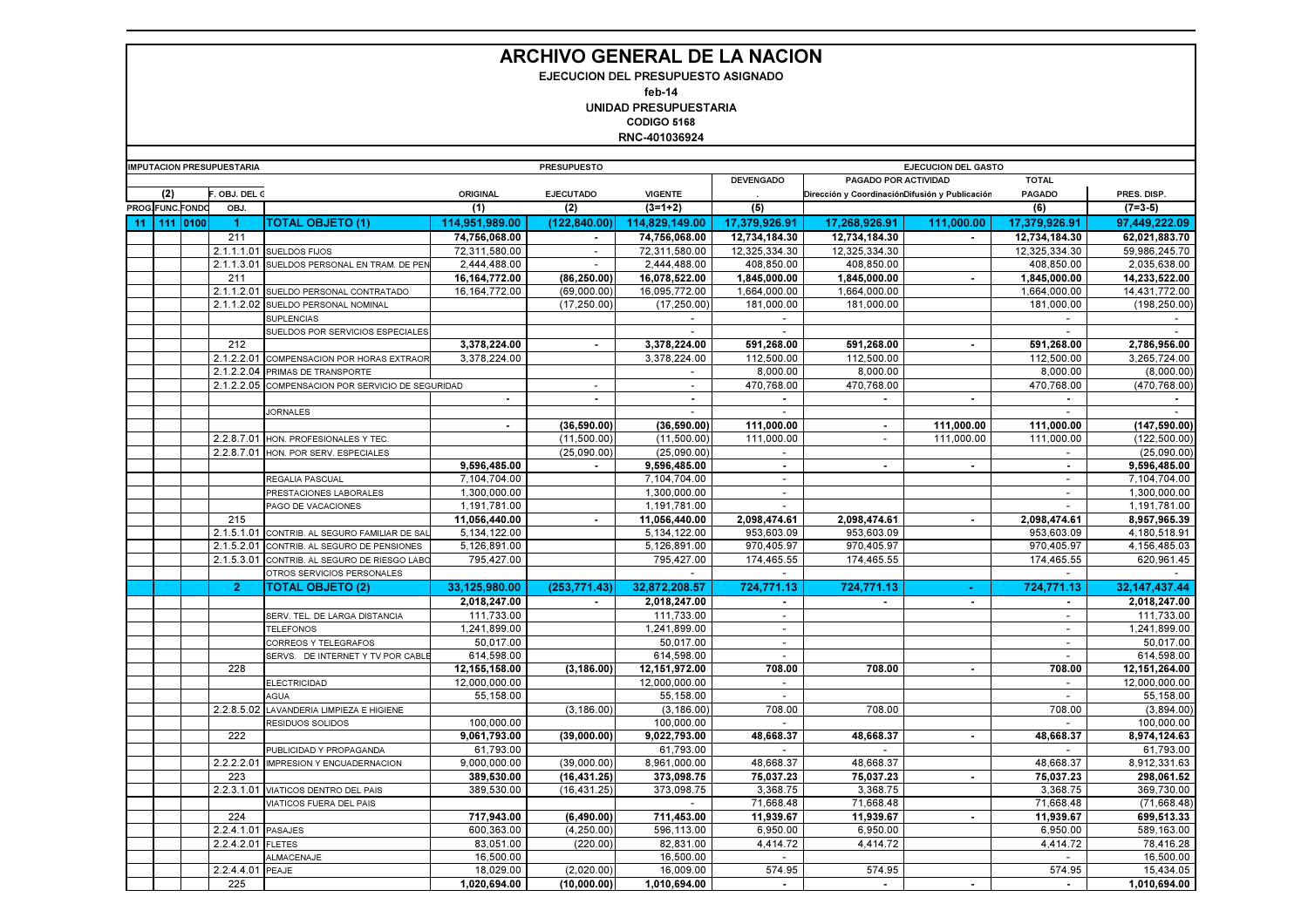|  |              | 2.2.5.1.01 EDIFICIOS Y LOCALES                                           |                         | (10.000.00)              | (10,000.00)               |                          |            |                |                          | (10,000.00)        |
|--|--------------|--------------------------------------------------------------------------|-------------------------|--------------------------|---------------------------|--------------------------|------------|----------------|--------------------------|--------------------|
|  |              | MAQUINARIAS Y EQUIPOS DE OFICINA                                         | 17,940.00               |                          | 17,940.00                 | $\sim$                   |            |                | $\blacksquare$           | 17,940.00          |
|  |              | EQUIPOS DE TRANSPORTE TRACCION '                                         | 780,875.00              |                          | 780,875.00                | $\sim$                   |            |                | $\overline{\phantom{a}}$ | 780,875.00         |
|  |              | <b>OTROS ALQUILERES</b>                                                  | 221,879.00              |                          | 221,879.00                | $\sim$                   |            |                | $\overline{\phantom{a}}$ | 221,879.00         |
|  | 226          |                                                                          | 773,574.00              | (9,096.00)               | 764,478.00                | 678.67                   | 678.67     | $\sim$         | 678.67                   | 763,799.33         |
|  |              | SEGUROS DE BIENES INMUEBLES                                              |                         |                          | $\sim$                    | $\sim$                   |            |                | $\sim$                   |                    |
|  |              | <b>BIENES MUEBLES</b>                                                    | 605,000.00              |                          | 605,000.00                | $\sim$                   |            |                | $\sim$                   | 605,000.00         |
|  |              | 2.2.6.3.01 SEGUROS PARA PERSONAS                                         | 168,574.00              | (9,096.00)               | 159,478.00                | 678.67                   | 678.67     |                | 678.67                   | 158,799.33         |
|  | 227          |                                                                          | 1,619,600.00            | (132, 857.80)            | 1,486,742.20              | 2,480.00                 | 2,480.00   | $\blacksquare$ | 2,480.00                 | 1,484,262.20       |
|  |              | 2.2.7.1.01 OBRAS MENORES                                                 | 246,105.00              | (119, 709.86)            | 126,395.14                |                          |            |                |                          | 126,395.14         |
|  |              | 2.2.7.2.01 MAQUINARIAS Y EQUIPOS                                         | 1,373,495.00            | (13, 147.94)             | 1,360,347.06              | 2,480.00                 | 2,480.00   |                | 2,480.00                 | 1,357,867.06       |
|  |              | CONSTRUCCIONES TEMPORALES                                                |                         |                          |                           |                          |            |                |                          |                    |
|  | 228          |                                                                          | 5,369,441.00            | (36, 710.38)             | 5,332,730.62              | 585,259.19               | 585,259.19 |                | 585,259.19               | 4,747,471.43       |
|  |              | <b>GASTOS JUDICIALES</b>                                                 |                         |                          |                           |                          |            |                |                          |                    |
|  |              | 2.2.8.2.01 COMISIONES Y CARGOS BANCARIOS                                 | 468,491.00              | (17, 764.66)             | 450,726.34                | 25.053.98                | 25,053.98  |                | 25.053.98                | 425,672.36         |
|  |              | SERV. FUNERARIOS Y GASTOS CONEX                                          | 16,304.00               |                          | 16,304.00                 | $\sim$                   |            |                | $\overline{\phantom{a}}$ | 16,304.00          |
|  |              | SERVICIOS SANITARIOS MEDICOS Y VE                                        | 484,000.00              |                          | 484,000.00                |                          |            |                |                          | 484,000.00         |
|  |              | FUMIGACION, LAVANDERIA, LIMPIEZA E                                       | 300,000.00              |                          | 300,000.00                | $\overline{\phantom{a}}$ |            |                |                          | 300,000.00         |
|  |              | SERV. TEC. Y PROFESIONALES                                               | 4,100,646.00            |                          | 4,100,646.00              |                          |            |                |                          | 4,100,646.00       |
|  |              | OTROS SERVICIOS NO PERSONALES                                            |                         | (18, 945.72)             | (18, 945.72)              | 560,205.21               | 560,205.21 |                | 560,205.21               | (579, 150.93)      |
|  | $\mathbf{3}$ | <b>TOTAL OBJETO (3)</b>                                                  | 13,479,422.00           | (363,902.69)             | 13,115,519.31             | 137,528.85               | 137,528.85 |                | 137,528.85               | 12,977,990.46      |
|  |              |                                                                          | 1,205,740.00            |                          | 1,205,740.00              | 22,462.83                | 22,462.83  | ٠              | 22,462.83                | 1,183,277.17       |
|  |              | ALIMENTOS Y BEBIDAS PARA PERSONA                                         | 1.205.740.00            |                          | 1,205,740.00              | 22,462.83                | 22,462.83  |                | 22,462.83                | 1,183,277.17       |
|  |              | PRODUCTOS AGROFORESTALES Y PECUARIOS                                     |                         |                          |                           |                          |            |                |                          |                    |
|  | 232          |                                                                          | 141,900.00              | (38, 891.14)             | 103,008.86                | $\sim$                   | $\sim$     | $\blacksquare$ | $\sim$                   | 103,008.86         |
|  |              | <b>HILADOS Y TELAS</b>                                                   |                         |                          | $\overline{\phantom{a}}$  | $\overline{\phantom{a}}$ |            |                | $\overline{\phantom{a}}$ |                    |
|  |              | <b>ACABADOS TEXTILES</b>                                                 |                         |                          | $\overline{\phantom{a}}$  | $\sim$                   |            |                | $\sim$                   | $\sim$             |
|  |              | 2.3.2.3.01 PRENDAS DE VESTIR                                             | 141,900.00              | (38, 891.14)             | 103,008.86                | $\overline{\phantom{a}}$ |            |                | $\overline{\phantom{a}}$ | 103,008.86         |
|  |              | CALZADOS                                                                 |                         |                          |                           |                          |            |                |                          |                    |
|  | 233          |                                                                          | 1,963,888.00            | (10, 578.00)             | 1.953.310.00              | 2,283.30                 | 2,283.30   |                | 2,283.30                 | 1,951,026.70       |
|  |              | PAPEL DE ESCRITORIOS                                                     | 214.079.00              |                          | 214,079.00                |                          |            |                |                          | 214.079.00         |
|  |              | 2.3.3.2.01 PRODUCTOS DE PAPEL CARTON                                     | 1,300,000.00            | (2, 135.00)              | 1,297,865.00              |                          |            |                |                          | 1,297,865.00       |
|  |              | 2.3.3.3.01 PRODUCTOS DE ARTES GRAFICOS                                   | 229,809.00              | (8,443.00)               | 221.366.00                | 2,283.30                 | 2,283.30   |                | 2,283.30                 | 219.082.70         |
|  |              | LIBROS, REVISTAS Y PERIODICOS                                            | 220,000.00              |                          | 220,000.00                | $\sim$                   |            |                |                          | 220,000.00         |
|  |              | TEXTOS DE ENSEÑANZA                                                      |                         |                          | $\sim$                    | $\sim$                   |            |                | $\sim$                   |                    |
|  | 237          |                                                                          | 3,533,837.00            | (302, 430.01)            | 3,231,406.99              | 900.01                   | 900.01     | $\blacksquare$ | 900.01                   | 3,230,506.98       |
|  |              | 2.3.7.1.01 COMBUSTIBLES Y LUBRICANTES                                    | 2,949,279.00            | (302, 430.01)            | 2,646,848.99              | 900.01                   | 900.01     |                | 900.01                   | 2,645,948.98       |
|  |              | PRODUCTOS QUIMICOS Y CONEXOS                                             | 486,972.00              |                          | 486,972.00                | $\sim$                   |            |                | $\sim$                   | 486,972.00         |
|  |              | PRODUCTOS FARMACEUTICOS Y CONE                                           | 97,586.00               |                          | 97,586.00                 |                          |            |                |                          | 97,586.00          |
|  |              |                                                                          | 544,423.00              |                          | 544,423.00                | 2,513.99                 | 2,513.99   | $\sim$         | 2,513.99                 | 541,909.01         |
|  |              | <b>CUEROS Y PIELES</b>                                                   |                         |                          |                           |                          |            |                |                          |                    |
|  |              | <b>ARTICULOS DE CUERO</b>                                                |                         |                          |                           | $\overline{\phantom{a}}$ |            |                |                          |                    |
|  |              | LLANTAS Y NEUMATICOS                                                     | 77,460.00               |                          | 77,460.00                 | $\sim$                   |            |                |                          | 77,460.00          |
|  |              | ARTICULOS DE CAUCHO                                                      | 64,259.00               |                          | 64,259.00                 | 239.99                   | 239.99     |                | 239.99                   | 64,019.01          |
|  |              | ARTICULOS DE PLASTICOS                                                   | 402,704.00              |                          | 402,704.00                | 2,274.00                 | 2,274.00   |                | 2,274.00                 | 400,430.00         |
|  | 236          |                                                                          | 762,390.00              | (3,858.31)               | 758,531.69                | 70,549.61                | 70,549.61  | $\sim$         | 70,549.61                | 687,982.08         |
|  |              | 2.3.6.1.01 PRODUCTOS DE CEMENTO                                          |                         | (2,605.32)               | (2,605.32)                | $\sim$                   |            |                | $\sim$                   | (2,605.32)         |
|  |              | PRODUCTOS DE VIDRIO, LOZA Y PORCELANA                                    |                         |                          |                           | $\overline{\phantom{a}}$ |            |                | $\overline{\phantom{a}}$ |                    |
|  |              | 2.3.6.1.02 CEMENTO CAL Y YESO                                            |                         | (1, 132.99)              | (1, 132.99)               |                          |            |                |                          | (1, 132.99)        |
|  |              | 2.3.6.3.01 PRODUCTOS METALICOS                                           | 762,390.00              | (120.00)                 | 762,270.00                | 70,549.61                | 70,549.61  |                | 70,549.61                | 691,720.39         |
|  |              | <b>MINERALES</b>                                                         |                         |                          |                           |                          |            |                |                          |                    |
|  | 239          |                                                                          | 5,327,244.00            | (8, 145.23)              | 5,319,098.77              | 38,819.11                | 38,819.11  |                | 38,819.11                | 5,280,279.66       |
|  |              | MATERIAL DE LIMPIEZA                                                     | 411,797.00              |                          | 411,797.00                | 194.00                   | 194.00     |                | 194.00                   | 411,603.00         |
|  |              | UTILES DE ESCRITORIO OFIC. Y ENSEÑ                                       | 3,229,898.00            |                          | 3,229,898.00<br>33.915.00 | $\sim$                   |            |                | $\sim$                   | 3,229,898.00       |
|  |              | UTILES MENORES MEDICOS                                                   | 33,915.00               |                          |                           | 186.44                   | 186.44     |                | 186.44                   | 33,728.56          |
|  |              | UITLES DEPORTIVOS Y RECREATIVOS<br>2.3.9.5.01 UTILES DE COCINA Y COMEDOR |                         |                          | $\sim$                    | $\sim$<br>$\sim$         |            |                | $\sim$<br>$\sim$         | $\sim$<br>9.796.78 |
|  |              | 2.3.9.7.01 PRODUCTOS ELECTRICOS Y AFINES                                 | 11,000.00<br>557,098.00 | (1,203.22)<br>(5,799.96) | 9,796.78<br>551,298.04    | 8,273.47                 | 8,273.47   |                | 8,273.47                 | 543,024.57         |
|  |              | MATERIALES Y UTILES RELACI. CON INFORMA                                  |                         |                          | $\overline{\phantom{a}}$  | 1,975.44                 | 1,975.44   |                | 1,975.44                 | (1,975.44)         |
|  |              | <b>EQUIPOS MILITARES</b>                                                 |                         |                          | $\sim$                    |                          |            |                |                          |                    |
|  |              | 2.3.9.9.01 UTILES DIVERSOS                                               | 1,083,536.00            | (1, 142.05)              | 1,082,393.95              | 28,189.76                | 28,189.76  |                | 28,189.76                | 1,054,204.19       |
|  | -6           | <b>TOTAL OBJETO (6)</b>                                                  | 47,553,488.00           | (55, 363.87)             | 47,498,124.13             | $\bullet$ .              |            |                |                          | 47,498,124.13      |
|  |              |                                                                          | 32,087,999.00           | (55, 363.87)             | 32,032,635.13             | $\sim$                   |            |                |                          | 32,032,635.13      |
|  |              | MAQUINARIAS Y EQUIPOS DE PRODUCCION                                      |                         |                          |                           | $\sim$                   |            |                | $\sim$                   |                    |
|  |              |                                                                          |                         |                          |                           |                          |            |                |                          |                    |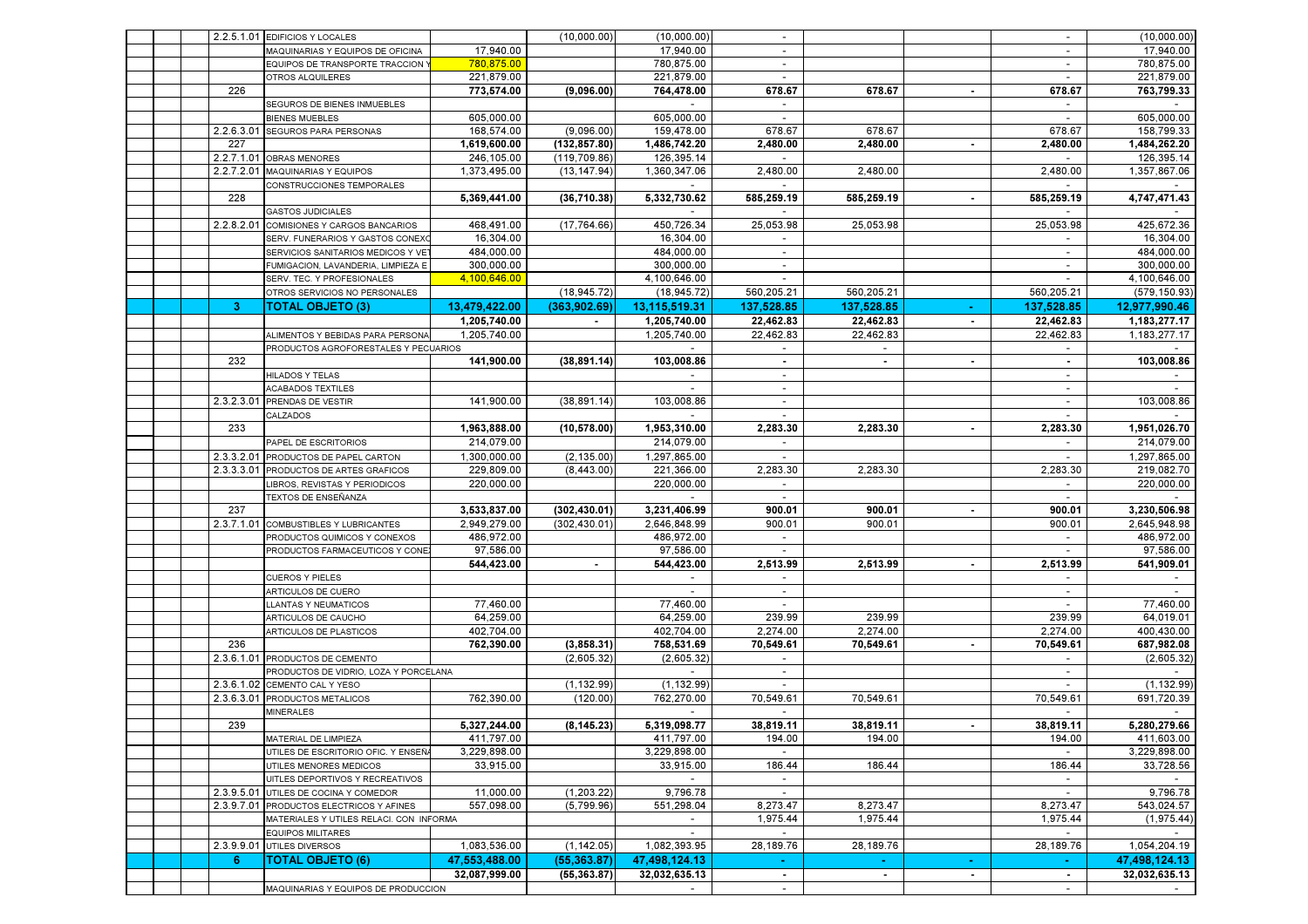|    |          |              | APARATOS DEPORTIVOS                    | 60,623.00      |                          | 60,623.00                | $\sim$                   |                |                | $\sim$                   | 60,623.00                |
|----|----------|--------------|----------------------------------------|----------------|--------------------------|--------------------------|--------------------------|----------------|----------------|--------------------------|--------------------------|
|    |          |              | EQUIPOS DE TRANSPORTE                  |                |                          |                          | $\overline{\phantom{0}}$ |                |                | $\overline{\phantom{a}}$ |                          |
|    |          |              | EQUIPOS DE COMPUTACION                 | 26,652,274.00  | (37, 644.99)             | 26,614,629.01            |                          |                |                |                          | 26,614,629.01            |
|    |          |              | EQUIPOS Y APARATOS AUDIOVISUALES       | 218,391.00     |                          | 218,391.00               | $\overline{\phantom{a}}$ |                |                |                          | 218,391.00               |
|    |          |              | EQUIPOS Y MUEBLES DE OFICINA           | 3,507,386.00   | (17, 718.88)             | 3,489,667.12             | $\sim$                   |                |                | $\sim$                   | 3,489,667.12             |
|    |          |              | MUEBLES DE ALOJAMIENTO                 | 1,275,158.00   |                          | 1,275,158.00             |                          |                |                |                          | 1,275,158.00             |
|    |          |              | OBJETOS DE VALOR                       | 261,114.00     |                          | 261,114.00               | $\sim$                   |                |                | $\sim$                   | 261,114.00               |
|    |          |              | EQUIPOS DE TELECOMUNICACION            | 113,053.00     |                          | 113,053.00               | $\overline{\phantom{a}}$ |                |                | $\overline{\phantom{a}}$ | 113,053.00               |
|    |          |              |                                        | 9,953,687.00   |                          | 9,953,687.00             | $\sim$                   | $\sim$         |                | $\sim$                   | 9,953,687.00             |
|    |          |              | OBRAS PARA EDIFICACIONES DE ESTRI      | 9,953,687.00   |                          | 9,953,687.00             | $\overline{\phantom{0}}$ |                |                |                          | 9,953,687.00             |
|    |          |              |                                        | 5,511,802.00   |                          | 5,511,802.00             | $\overline{\phantom{0}}$ | $\blacksquare$ |                | $\blacksquare$           | 5,511,802.00             |
|    |          |              | <b>EQUIPOS DE SEGURIDAD</b>            | 3,736,992.00   |                          | 3,736,992.00             |                          |                |                |                          | 3,736,992.00             |
|    |          |              | <b>ACTIVOS INTANGIBLES</b>             |                |                          |                          | $\sim$                   |                |                | $\overline{\phantom{a}}$ |                          |
|    |          |              | PROGRAMAS DE COMPUTACION               | 1,474,810.00   |                          | 1,474,810.00             | $\sim$                   |                |                | $\sim$                   | 1,474,810.00             |
|    |          |              | LICENCIAS INFORMATICOS E INTELECT      | 300,000.00     |                          | 300,000.00               | $\sim$                   |                |                | $\overline{\phantom{a}}$ | 300,000.00               |
|    |          |              |                                        |                |                          |                          |                          |                |                |                          |                          |
| 95 | 222 9995 |              |                                        |                |                          |                          | $\sim$                   |                |                | $\sim$                   |                          |
|    |          |              |                                        | $\blacksquare$ |                          | $\overline{\phantom{a}}$ | $\sim$                   | $\blacksquare$ | $\blacksquare$ | $\sim$                   | ٠.                       |
|    |          |              | HON. PROFESIONALES Y TEC.              |                |                          | $\overline{\phantom{a}}$ | $\overline{\phantom{a}}$ |                |                | $\overline{\phantom{a}}$ | $\overline{\phantom{a}}$ |
|    |          |              |                                        | $\blacksquare$ |                          | $\blacksquare$           | $\blacksquare$           | $\blacksquare$ | $\blacksquare$ | $\overline{\phantom{a}}$ | $\sim$                   |
|    |          |              | ALIMENTOS Y BEBIDAS PARA PERSONAS      |                |                          | $\overline{\phantom{a}}$ | $\sim$                   |                |                | $\sim$                   | $\sim$                   |
|    |          |              |                                        | $\blacksquare$ |                          | $\blacksquare$           | $\sim$                   | $\sim$         | $\sim$         | $\overline{\phantom{a}}$ | $\sim$                   |
|    |          |              | UTILES DE ESCRITORIO OFIC. Y ENSEÑANZA |                |                          | $\overline{\phantom{a}}$ | $\overline{\phantom{0}}$ |                |                | $\overline{\phantom{a}}$ | $\sim$                   |
| 98 | 222 9998 |              | <b>TOTAL OBJETO (4)</b>                | 1,150,000.00   | (20,000.00)              | 1,130,000.00             | $\sim$                   |                |                |                          | 1,130,000.00             |
|    |          | 241          |                                        | 300.000.00     | (20,000.00)              | 280.000.00               | $\sim$                   | $\sim$         | $\blacksquare$ | ۰.                       | 280,000.00               |
|    |          | 2.4.1.2.01   | AYUDAS ECONOMICAS Y DONACIONES         |                | (20,000.00)              | (20,000.00)              | $\overline{\phantom{a}}$ |                |                | $\overline{\phantom{a}}$ | (20,000.00)              |
|    |          |              | <b>PREMIOS</b>                         | 100.000.00     |                          | 100.000.00               |                          |                |                | $\overline{\phantom{a}}$ | 100,000.00               |
|    |          |              | BECAS Y VIAJES DE ESTUDIOS             | 200,000.00     |                          | 200,000.00               | $\overline{\phantom{a}}$ |                |                | $\sim$                   | 200,000.00               |
|    |          |              |                                        | 850,000.00     | $\blacksquare$           | 850,000.00               | $\sim$                   | $\blacksquare$ | $\blacksquare$ | $\blacksquare$           | 850,000.00               |
|    |          |              | <b>CUOTAS INTERNACIONALES</b>          | 850,000.00     |                          | 850,000.00               | $\overline{\phantom{a}}$ |                |                | $\overline{\phantom{a}}$ | 850,000.00               |
| 99 | 111 9999 |              |                                        |                |                          |                          | $\overline{\phantom{a}}$ |                |                |                          |                          |
|    |          |              |                                        | $\sim$         | $\overline{\phantom{a}}$ | $\blacksquare$           | $\sim$                   | $\sim$         | $\sim$         | $\sim$                   | $\sim$                   |
|    |          |              | <b>INDEMNIZACION LABORAL</b>           |                |                          | $\overline{\phantom{a}}$ | $\overline{\phantom{a}}$ |                |                | $\overline{\phantom{a}}$ | $\sim$                   |
|    |          |              |                                        |                | $\overline{\phantom{a}}$ | $\blacksquare$           | $\sim$                   |                |                | $\sim$                   | $\sim$                   |
|    |          |              |                                        |                |                          | $\overline{\phantom{a}}$ |                          |                |                |                          |                          |
|    |          |              |                                        |                | ۰                        | $\overline{\phantom{a}}$ | 2,538,674.14             | 2,538,674.14   |                | 2,538,674.14             | (2,538,674.14)           |
|    |          |              | VARIACION DE CAJA Y BANCO              |                |                          | $\overline{\phantom{a}}$ | 2,538,674.14             | 2,538,674.14   |                | 2,538,674.14             | (2,538,674.14)           |
|    |          |              |                                        |                |                          |                          |                          |                |                |                          |                          |
|    |          | <b>TOTAL</b> |                                        | 210,260,879.00 | (815, 877.99)            | 209,445,001.01           | 20,780,901.03            | 20,669,901.03  | 111,000.00     | 20,780,901.03            | 191,202,774.12           |